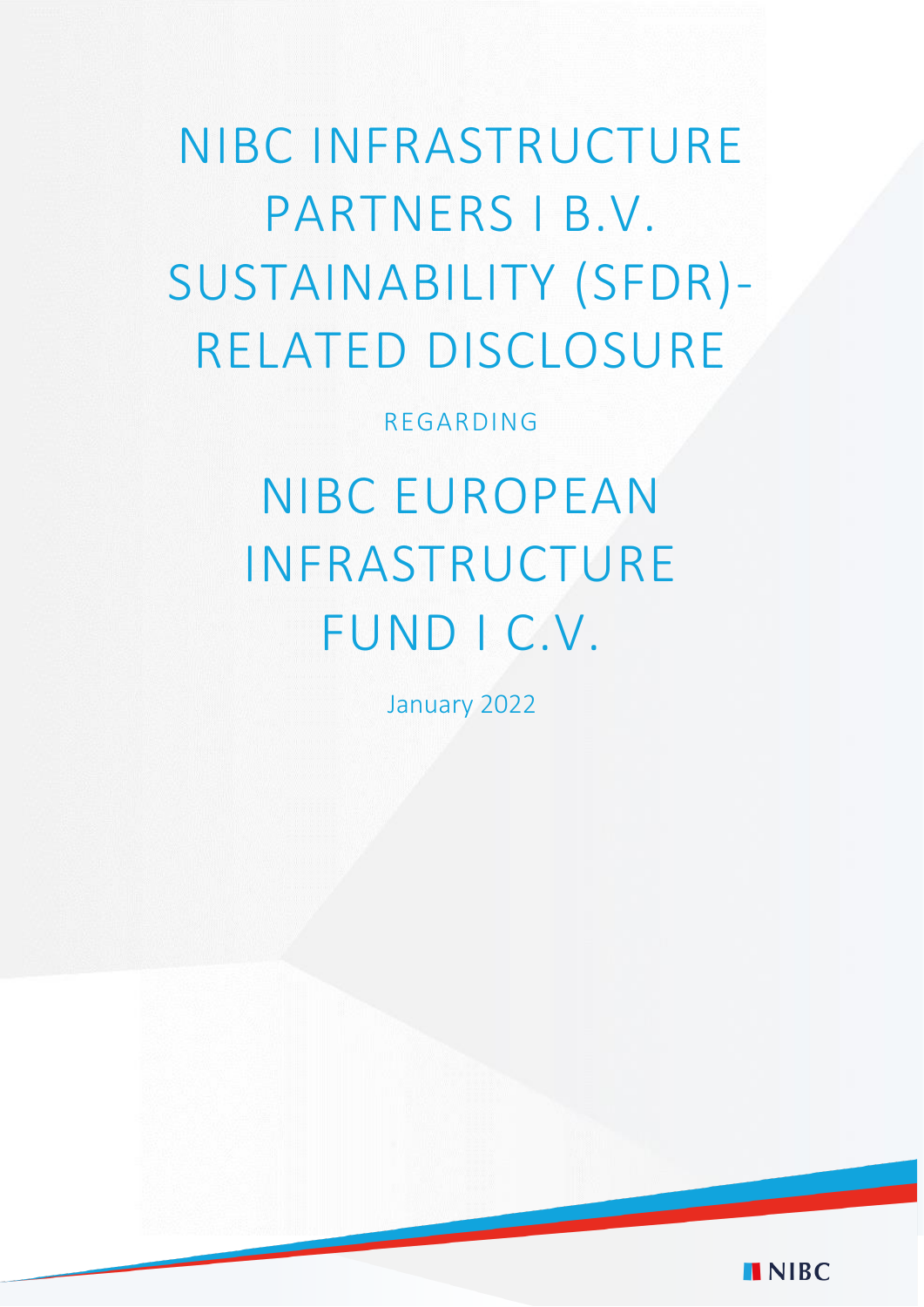NIBC Infrastructure Partners I B.V. (the "**Fund Manager**") is registered with the Dutch Authority for the Financial Markets (*Autoriteit Financiële Markten*) under the AIFMD registration or light regime as alternative investment fund manager of NIBC European Infrastructure Fund I C.V. ("**NIBC European Infrastructure Fund**" or the "**Fund**"). The Fund Manager is an NIBC group company. It is not (in)directly held by NIBC Bank N.V. The Fund is the sole fund managed by the Fund Manager.

The Fund is a closed-ended investment institution under Dutch law registered with the Dutch Authority for the Financial Markets under the AIFMD registration or light regime, with vintage year 2007. The Fund has only been open to professional, non-retail, investors. The commitment period and investment period of the Fund have closed several, i.e. over 10, years ago which entails that it is not marketed to any investors, respectively that no new investments or investment decisions will be made by or for the Fund.

## Pursuant to the

- Sustainable Finance Disclosure Regulation (Regulation (EU) 2019/2088, "SFDR"); as amended by the Taxonomy Regulation (EU) 2020/852 on the establishment of a framework to facilitate sustainable investment, supplementing and amending the SFDR, ("Taxonomy Regulation"); and
- Taxonomy Regulation, and as both (in draft) supplemented by the
- draft Regulatory Technical Standards, and specifically Section 5. of which, with regard to the content and presentation of disclosures pursuant to Article 8(4), 9(6) and 11(5) of SFDR, the ESAs' Final Report on which was published 22 October 2021, amending and consolidating the draft Regulatory Technical Standards with regard to the context, methodologies and presentation of disclosures pursuant to Article 2a(3), Article 4(6) and (7), Article 8(3), Article 9(5), Article 10(2) and Article 11(4) of SFDR, the ESAs' Final Report on which was published 4 February 2021 (jointly, the "draft consolidated SFDR RTS"),
- the Fund Manager considers and discloses as set out hereinbelow.

## Transparency of sustainability risk policies

As indicated no new investment decisions and investments can be made by the Fund where the Fund's investment period has closed several years ago. Investment decisions on previously made investments of the Fund were subject to robust policies for among others risk mitigation through its due diligence and investment decision-making processes, as laid down in the Fund's documentation. Prior to a decision to invest, investment prospects were subject to a pre-screening process by the Fund Manager, and assessment in terms of its compliance with the general investment criteria, acceptability of the estimated risk / return profile, probability of success, bid resourcing and development cost requirements and strategic development considerations. Early screening was considered by the Fund Manager as an essential, challenging and robust exercise to ensure a focussed approach and efficient employment of resources to achieve the investment aims of the Fund. Then the investments ultimately made were subject to the requirement of prior unanimous approval of the Investment Committee of the Fund Manager. Another requirement was to have a continuous dialogue between the Fund Manager's team and the Investment Committee on the pipeline of investment opportunities being pursued. The Investment Committee could, at any time prior to an opportunity being formally referred to it, direct that a project not be pursued any further.

The following exclusions among others, aligned with NIBC's documented sustainability policy framework and mitigating sustainability risks, apply to the assets held by the Fund:

(a) No new fossil fuel exploration or production investments;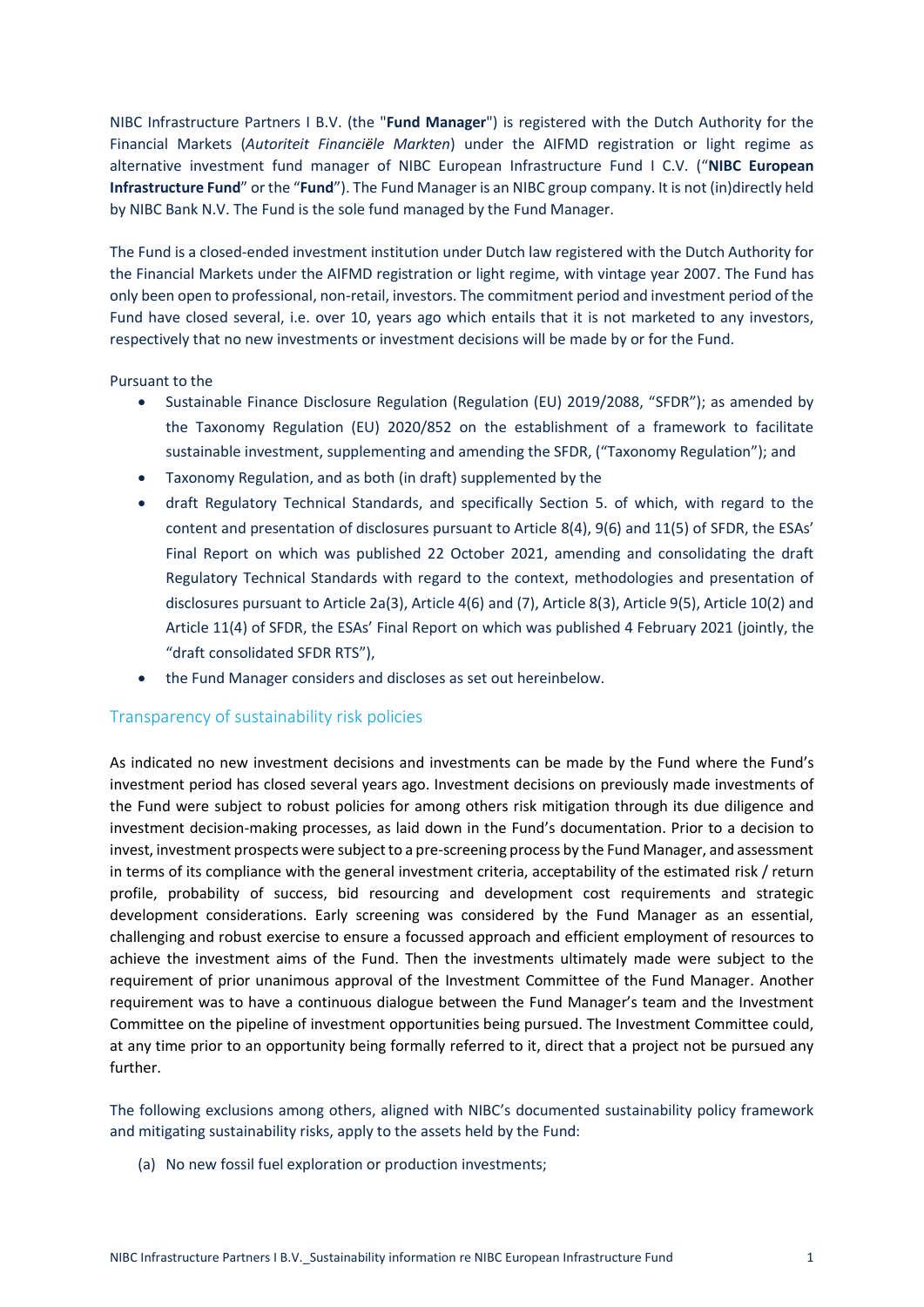- (b) No coal and large scale hydro-electric power generation;
- (c) No nuclear power generation;
- (d) No development, manufacturing, marketing and supply of assault weapons and munitions including, but not limited to, anti-personnel mines, cluster weapons, weapons utilising depleted uranium, nuclear weapons, white phosphorus bombs, as well as civilian firearms and any weapons banned by international treaties and protocols;
- (e) No mining of, and trade in, coal, uranium, as well as minerals produced in zones of military conflicts and areas designated by the UN as "war zones";
- (f) No production and trade in prohibited chemicals and chemicals restricted by the Montreal Protocol 1987 (as amended) or any similar international treaties (such as polychlorinated biphenyl, dichlorodiphenyltrichloroethane, chlorofluorocarbons, halons and asbestos);
- (g) No production of tobacco and controlled substances (as such term is defined in the US Controlled Substances Act, as amended), except for production of licensed medical cannabinoids and their derivatives in accordance with the relevant national legislation;
- (h) No gambling operations and ownership or control (i.e. the direction or influence of policies and decisions)in respect of casinos, online gambling and platforms, as well as production of equipment and software related to gambling;
- (i) No activities adversely affecting animal welfare including animal testing for consumer goods, fur trade, exotic wild animal trade, overfishing in breach of regulatory quotas or in restricted areas and use of animals for entertainment;
- (j) No activities damaging biodiversity as described in the Montreal Protocol 1987 (as amended), the Convention on Biological Diversity (1992) or any similar international treaties;
- (k) No anti-social publishing (including internet publications), pornography and prostitution;
- (l) No payday lending, fraudulent and coercive loan origination, highly speculative financial operations and activities facilitating or enabling illegal non-payment or underpayment of taxes.

## No consideration of sustainability adverse impacts

Pursuant to Article 4(1)(b) SFDR and Article 4(3)(b) jo. Article 11 draft consolidated RTS SFDR, the Fund Manager indicates that it

#### **does not currently consider adverse impacts of its investment decisions on sustainability factors**.

The Fund Manager does not currently do so because as indicated no new investment decisions and investments can be made where the investment period of the Fund has closed several years ago. It is therefore not considered possible or proportionate, also more generally given the stage of the Fund and the size, nature and scale of the activities for the Fund, to consider adverse impacts of any investment decisions on sustainability factors as set out in Article 4 paragraph 1 (a) SFDR as amended or supplemented by Article 11 of the draft consolidated RTS SFDR. It is for the same reasons neither expected that the Fund Manager will or can later consider any such adverse impacts by reference to among others the indicators in Table 1 of Annex I of the draft consolidated RTS DFSR. These disclosures will be reviewed at least annually.

### Transparency of remuneration policies in relation to the integration of sustainability risks

Pursuant to such Article 5(1) SFDR, the Fund Manager informs that the NIBC employees working for the Fund are subject to the NIBC Employee Remuneration Policy which in its key principles integrates sustainability risks. These key principles apply, *mutatis mutandis*, as remuneration policies for the